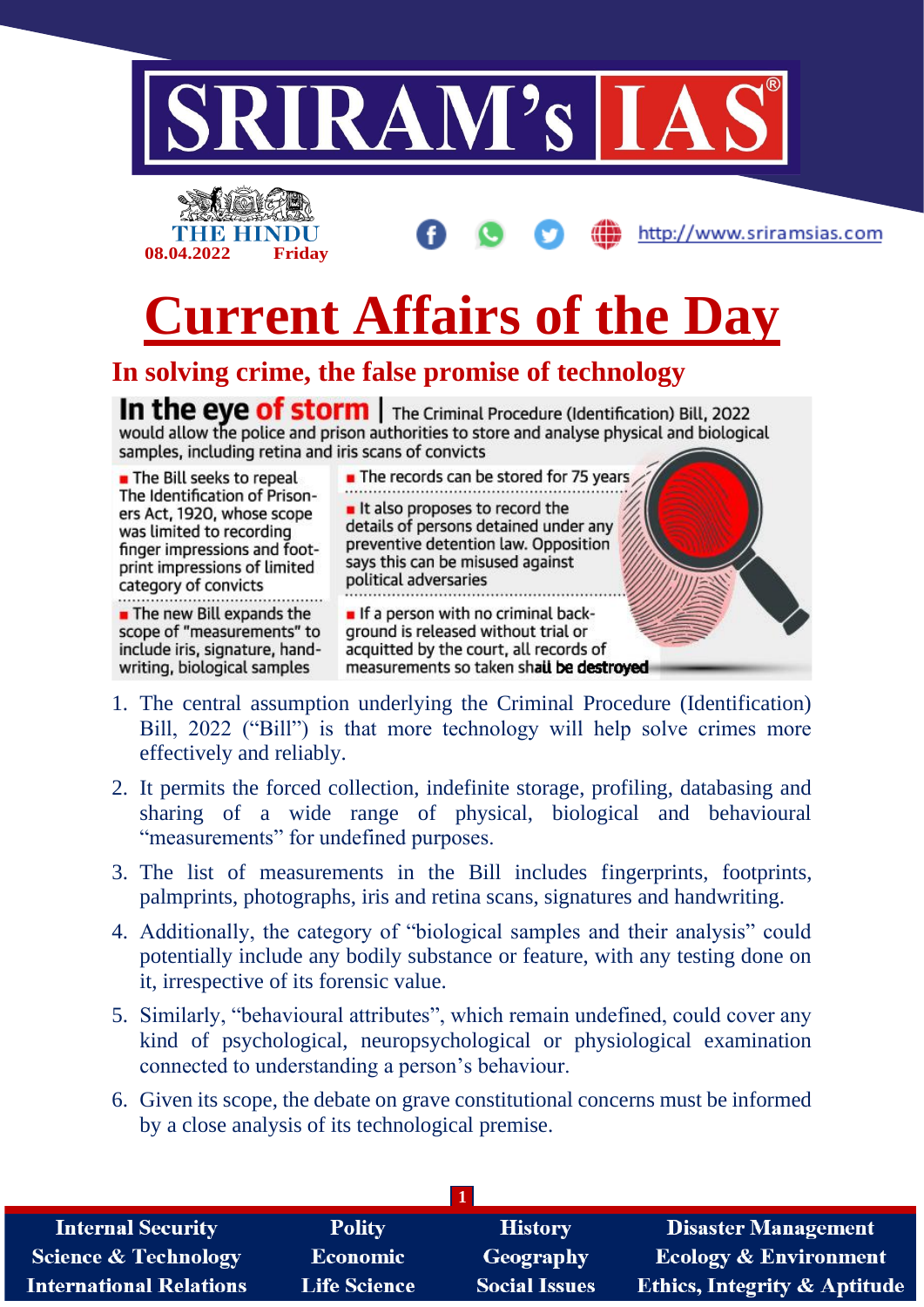

http://www.sriramsias.com



## **Concerns: Lack of standardization in scientific evidence taking and analysis**

- 1. Instead of requiring probable cause to support the collection of measurements, the Bill grants unguided discretion to police or prison officers and magistrates, which may not assist reliable and fair investigations in any way.
- 2. This gains significance as there are no established scientific protocols for forensic examination or clear legal standards for the examination of expert evidence.
- 3. Instead of directly addressing the issues with India's weak forensics infrastructure, the Bill only intrudes upon privacy behind the ruse of promoting security and aiding investigations.
- 4. Therefore, before embarking on a mindless expansion of collecting measurements, consider the existing scientific proof (or lack thereof) for the level of individualisation possible from using these measurements and whether it would support the "unique identification" of perpetrators.

## **Technology is not infallible:**

- 1. Even the "advanced countries" that the Bill refers to are taking cognisance of these concerns to amend their own investigative and evidentiary practices.
- 2. For instance, the 2016 report of the US President's Council of Advisors on Science & Technology analysed existing scientific literature to examine the validity of six forensic methods, including fingerprint comparison, for which it noted the possibility of a false positive rate of one in 18 cases.
- 3. Similarly, the American Association for the Advancement of Science in 2017 concluded that fingerprint comparison is prone to error and contextual bias, and there is no scientific proof to state that every individual's fingerprints are unique.
- 4. Following these developments, the US Department of Justice issued guidelines for latent print examiners, prohibiting them from making claims that two prints originated from the same source, or that latent print examination is "infallible with zero error rate".

| <b>Internal Security</b>        | <b>Polity</b>       | <b>History</b>       | <b>Disaster Management</b>              |  |  |
|---------------------------------|---------------------|----------------------|-----------------------------------------|--|--|
| <b>Science &amp; Technology</b> | <b>Economic</b>     | <b>Geography</b>     | <b>Ecology &amp; Environment</b>        |  |  |
| <b>International Relations</b>  | <b>Life Science</b> | <b>Social Issues</b> | <b>Ethics, Integrity &amp; Aptitude</b> |  |  |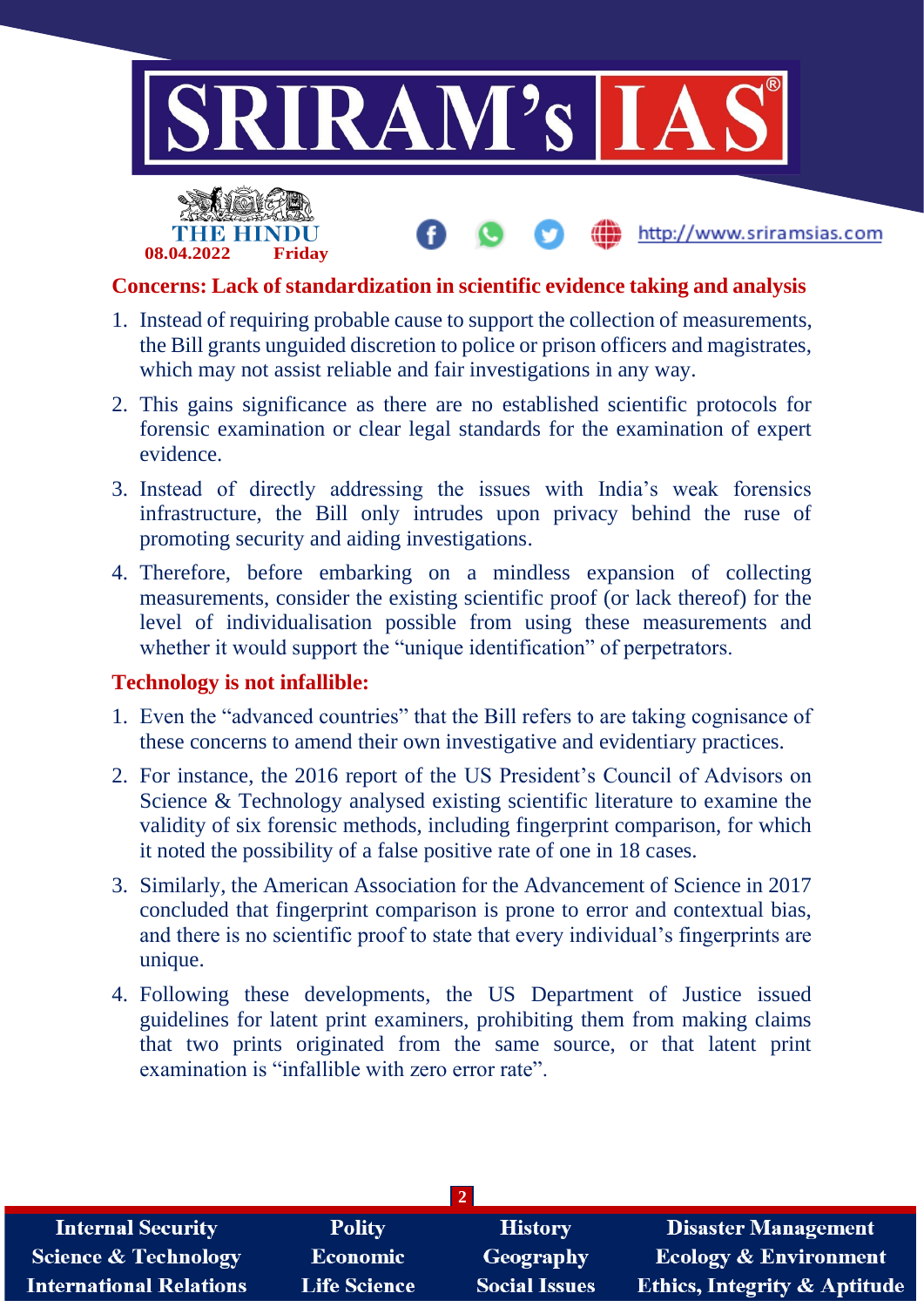

**08.04.2022 Friday**

http://www.sriramsias.com

## **Fortified Rice To Be Part Of Food Schemes, Midday Meals**

- 1. The Union Cabinet approved a programme to supply fortified rice in government-run food schemes in order to tackle malnutrition and poor health outcomes of a large section of the population, a person aware of the development said, requesting anonymity.
- 2. Fortified rice kernels are the basic ingredients that go into enriching of rice with vitamins and minerals. In his 2021 Independence Day speech, Prime Minister had announced that government would distribute fortified rice





to the poor via different schemes such as the public distribution systems (PDS) and midday meal programmes, in a bid to address the problem of malnutrition.

3. The fortified rice programme will especially target school children through the midday meal schemes, and women through the nationwide aanganwadi network.

| <b>Internal Security</b>        | <b>Polity</b>       | <b>History</b>       | <b>Disaster Management</b>              |  |  |
|---------------------------------|---------------------|----------------------|-----------------------------------------|--|--|
| <b>Science &amp; Technology</b> | <b>Economic</b>     | Geography            | <b>Ecology &amp; Environment</b>        |  |  |
| International Relations         | <b>Life Science</b> | <b>Social Issues</b> | <b>Ethics, Integrity &amp; Aptitude</b> |  |  |
|                                 |                     |                      |                                         |  |  |